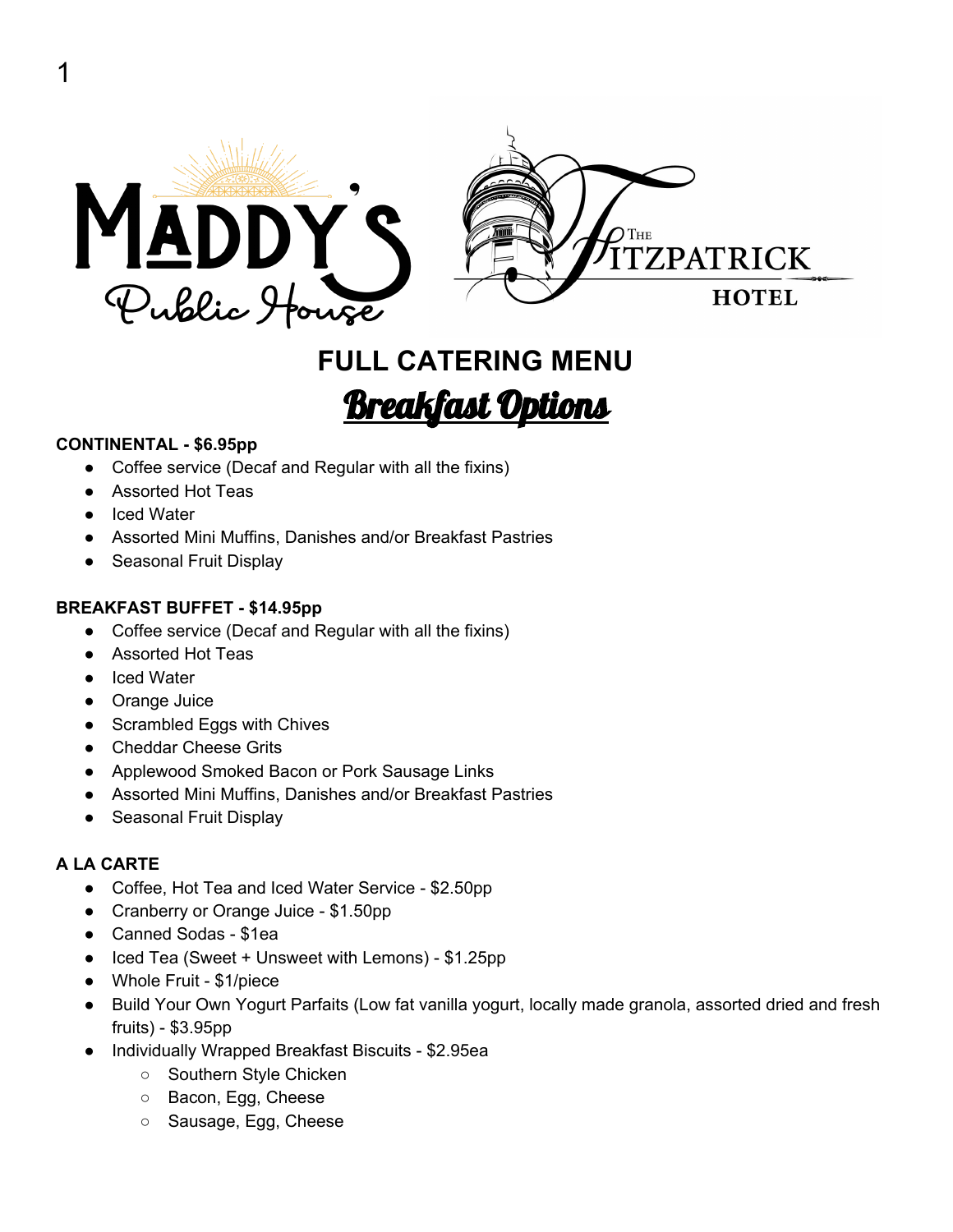Snack Breaks - \$5.95pp

*All served with Herbal Infused Water*

#### **CARNIVAL STAND**

- Assorted Candy Bars
- Freshly Popped Popcorn
- Assorted Bags of Chips

#### **FITNESS BREAK**

- Vegetable Crudite, Hummus and Pita
- Whole Fruit
- Assorted Granola Bars
- Spinach and Artichoke Dip

#### **FIESTA BREAK**

- Tortilla Chips with Salsa
- Queso Dip with Pickled Jalapenos on the side
- Guacamole and Sour Cream

#### **SOMETHING SWEET (pick 3)**

- Assorted Mini Southern Pies (apple, pecan, chocolate)
- Chocolate Covered Strawberries
- Brownie Bites with a Dollop of Whipped Cream
- Assorted Freshly Baked Cookies
- Traditional Lemon Bars

#### **BUILD YOUR OWN TRAIL MIX**

- Homemade granola
- $\bullet$  M+Ms
- Roasted Peanuts
- Candied Pecans
- Freshly Popped Popcorn
- Dried Fruits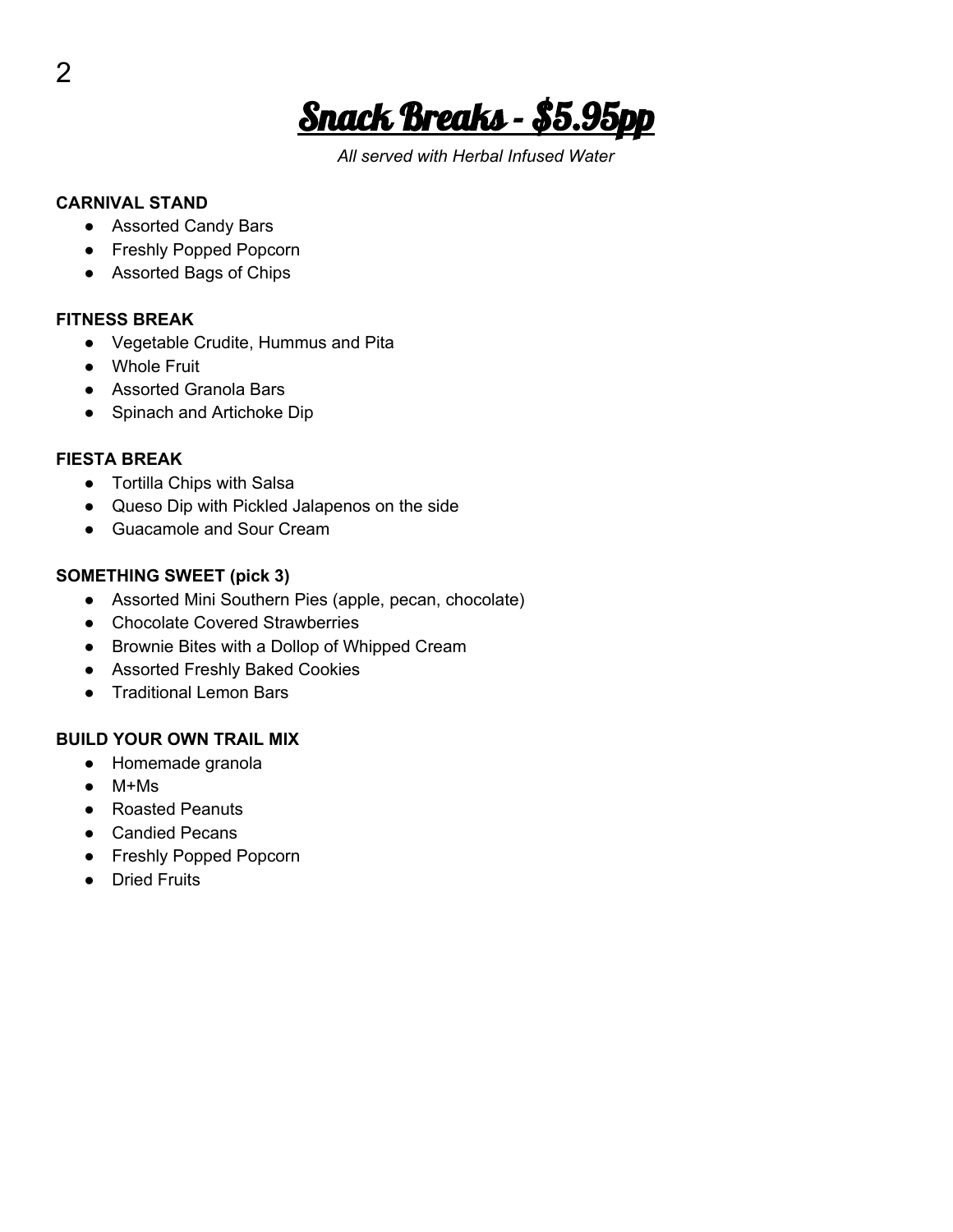# <u> Junch Selections</u>

#### **LITE LUNCH - \$10.95pp**

*Comes with Iced Water + Lemons Assorted Bagged Chips Garden Salad with Ranch and Balsamic Fresh Baked Cookies for Dessert \*\*\*A la Carte Add on Beverages Available*

#### *Choose 3 of the following to be displayed on platters for guests to help themselves to:*

- Grilled Pimento Cheese Sandwiches
- Turkey Club Sandwich with Bacon, Provolone, Lettuce and Tomato
- Roasted Veggie Wrap with Garlic Aioli
- Chicken Caesar Wrap
- Chicken Salad on a Croissant
- Ham and Cheddar Sandwiches with Lettuce and Tomato

#### **SOUP AND SALAD - \$10.95**

*Comes with Iced Water and Lemons A la Carte Add on Beverages Available*

#### *Buffet to include:*

- Your Choice of Soup
	- Irish Stew
	- Creamy Tomato Basil
	- Italian Sausage, Potato and Kale
	- Chicken Tortilla
	- Hearty Vegetable
- Cornbread Muffins or Crackers
- Build Your Own Salad Bar (to include):
	- Seasonal Mix of Greens
	- Halved Cherry Tomatoes
	- Feta Cheese
	- Grated Carrots
	- Slivered Red Onions
	- Roasted Pecans
		- Served with Balsamic and Ranch
- Assorted Fresh Baked Cookies for dessert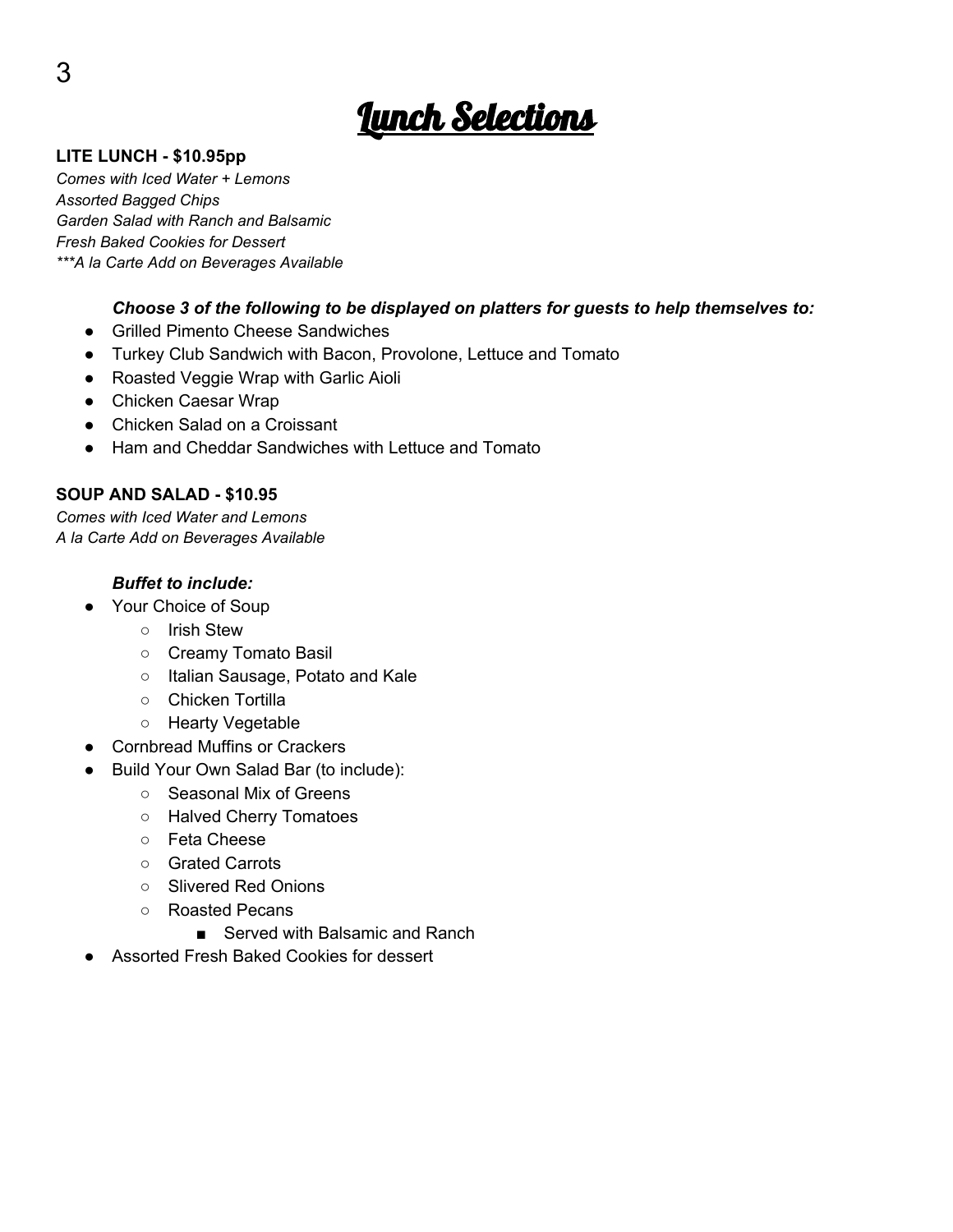## **Buffet Structures**

## *See next page for Buffet Choices*

## **THE MADDY'S BUFFET - \$21.95pp**

*Includes tea, water and coffee Fresh Baked Bread and Butter*

### **Choose:**

1 Salad 1 Entree 1 Starch Side 1 Vegetable Side 1 Dessert

## **THE FITZPATRICK BUFFET - \$26.95**

*Includes tea, water and coffee Fresh Baked Bread and Butter*

#### **Choose:**

1 Salad 2 Entree 1 Starch Side 1 Vegetable Side 1 Dessert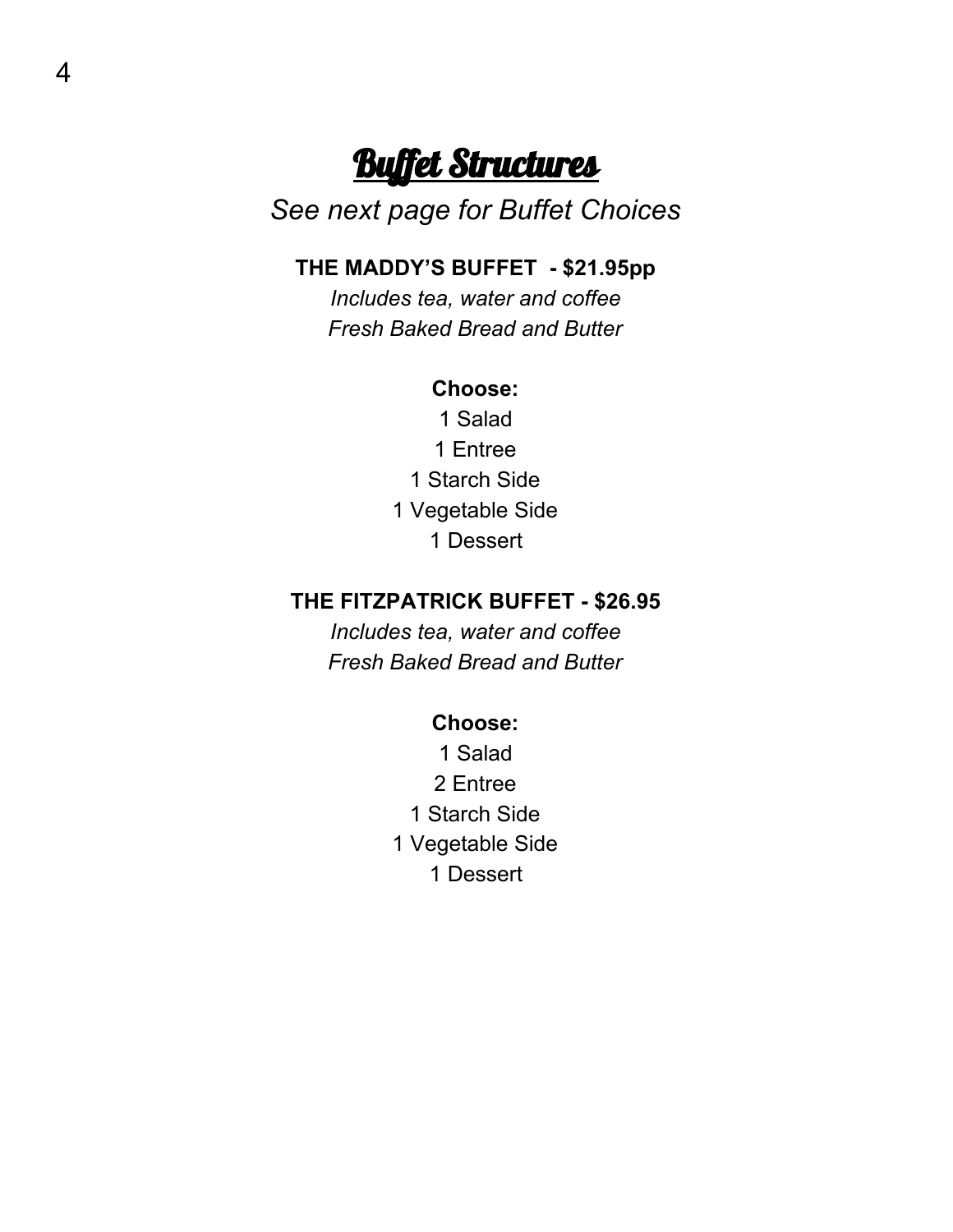# <u>Buffet Choices</u>

## **SALADS**

*Can be served pre-set, pre-mixed in a large bowl, or deconstructed on a buffet (build your own)*

- **Traditional Garden Salad:** Chopped Romaine, Grated Carrots, Cucumbers, Halved Cherry Tomatoes, Red Onion Slivers, House Made Croutons --- served with Balsamic and Ranch
- **Fall/Winter Salad:** Mixed Winter Greens, Candied Pecans, Dried Cranberries, Slivered Red Onions, Feta, Halved Cherry Tomatoes, Grated Carrots --- served with Balsamic and Ranch
- **Spring/Summer Salad:** Mixed Spring Greens, Sliced Strawberries, Candied Pecans, Pickled Red Onions, Grated Carrots, Feta, Slivered Red Onions --- served with Balsamic and Ranch
- **Spinach Salad:** Baby Spinach, Mushrooms, Crispy Frizzled Onions, Blue Cheese, Crumbled Bacon --- served with Balsamic and Ranch
- **Classic Caesar Salad:** Chopped Hearts of Romaine, House Made Croutons, Bacon Crumbles, Parmesan --- served with a Creamy Caesar Dressing on the side
- **Wedge Salad**: Iceberg Wedge, Halved Cherry Tomatoes, Slivered Red Onions, Bacon Crumbles, Blue Cheese, Drizzled with Balsamic and garnished with Cracked Black Pepper

## **ENTREES**

- Airline Chicken Breast Stuffed with Goat Cheese, Sun-dried Tomatoes and Basil Served with a Lemon Chardonnay Sauce
- Chicken Breast Stuffed with Prosciutto, Asparagus Spears and Provolone Cheese with a Creamy Garlic Sauce
- Pan Seared, Skin on Garlic Airline Chicken Breast in a Rosemary Jus
- Southern Fried Airline Chicken Breast served with a Honey Sriracha Glaze on the side
- Oven Roasted Pork Loin with Cinnamon Apple Chutney on the Side House
- Pulled Pork Butt served with Carolina Vinegar Sauce and Sweet and Savory Sauce on the side
- 12 Hour Braised Beef Short Rib in a Red Wine Reduction
- Garlic Studded Strip Steak served sliced with Red Onion Marmalade and Blue Cheese Horseradish
- Herb Crusted Prime Rib Served with Red Onion Marmalade and Blue Cheese Horseradish\*\*\*
- Provencal Salmon Filet served with a Tomato, Basil Melange\*\*\*
- Horseradish Crusted Salmon with a Lemon Chardonnay Essence\*\*\*
- Ginger Soy Salmon Filet with Fresh Scallions\*\*\*

## *\*\*\* Items that may increase the price of your buffet --- depending on market pricing*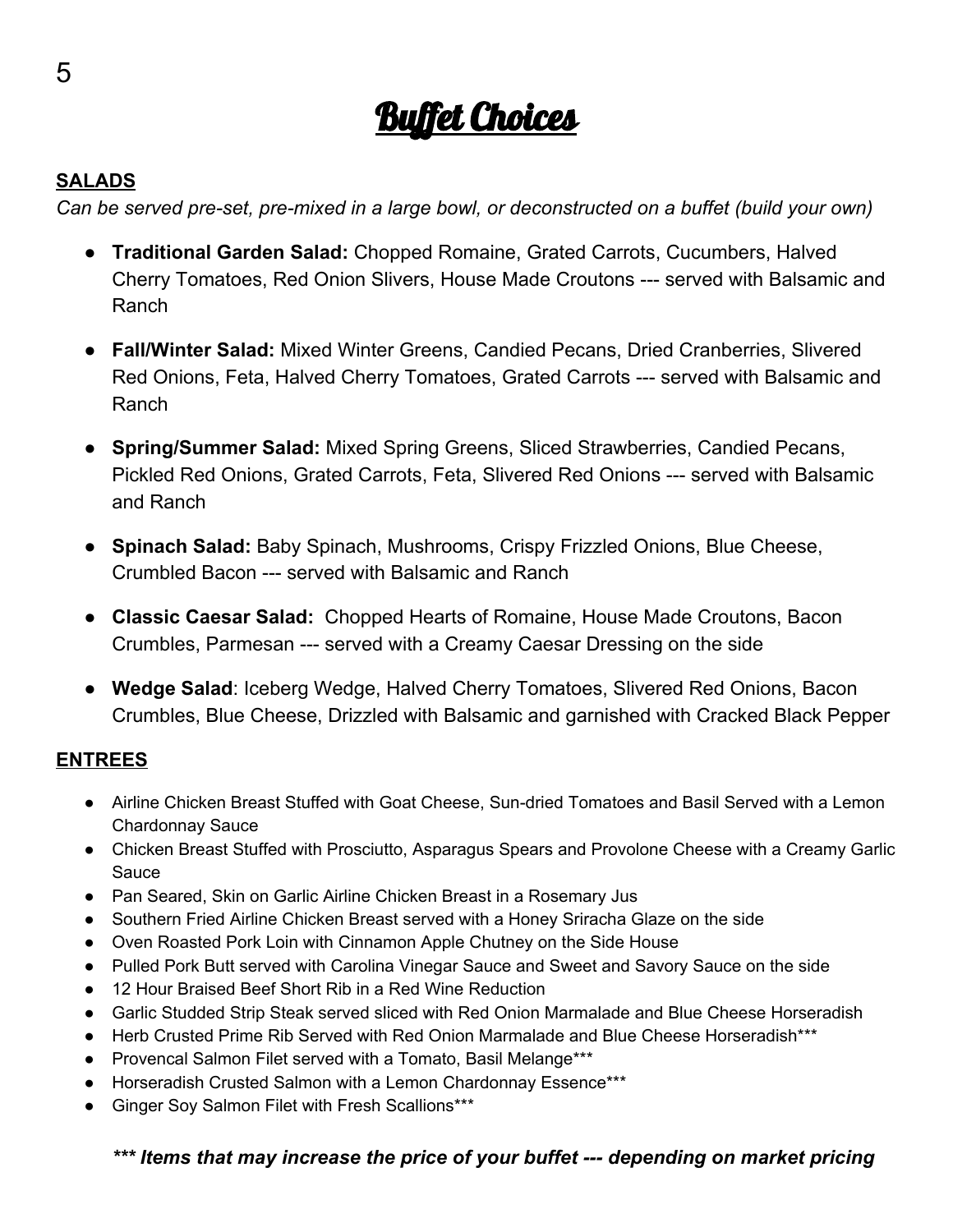# **Buffet Choices Continued...**

## **STARCH SIDES**

- Herb Roasted Fingerling Potatoes
- Garlic Mashed Potatoes
- 4 Cheese Mac and Cheese
- Parmesan Truffle Risotto
- Cheddar Cheese Grits
- Wild Mushroom Rice Pilaf

## **VEGETABLE SIDES**

- Southern Style Collard Greens
- Seasonal Vegetable Medley (Brussel Sprouts, Mushrooms, Squash, Zucchini, Red Peppers, Purple Cauliflower)
- Oven Roasted Green Beans with Cherry Tomatoes
- Southern Style Italian Cut Green Beans
- Pan Seared Broccolini with Red Pepper Flakes
- Citrus Zest Asparagus Spears with a Parmesan Dusting

### **DESSERTS**

- Chocolate Guinness Cake served with Fresh Whipped Cream
- Bruleed Banana Bread Pudding
- Pie of the Day served with Whipped Cream
- Seasonal Fruit Display served with Vanilla Creme Fraiche
- Assorted Cookies and Brownies Display
- Mini Pickup Sweets --- Assorted Southern Tartlets, Chocolate Covered Strawberries, and Mini Brownie Bites with Whipped Cream and a Cherry
- Warm Fruit Cobbler (peach, blueberry, blackberry, apple) served with Fresh Whipped Cream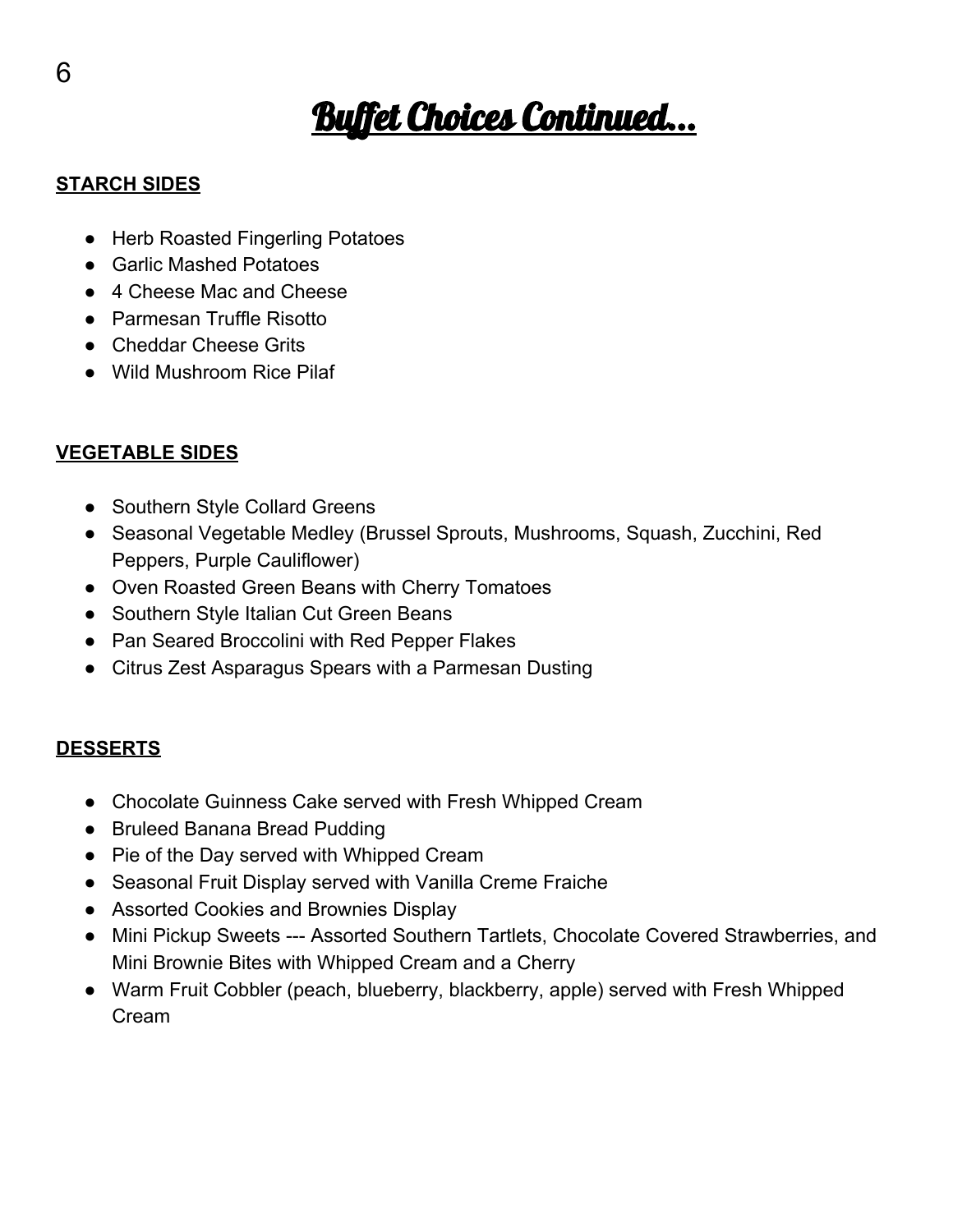<u>Heavy Hors d'oeuvres</u>

*Comes with Tea, Water and Coffee*

*Pick 2 Stationary Displays, 3 Savory Bites and 1 Something Sweet for \$13.95 Pick 3 Stationary Displays, 3 Savory Bites and 3 Something Sweets for \$16.95 Pick 3 Stationary Displays, 5 Savory Bites and 3 Something Sweets for \$20.95*

#### **STATIONARY DISPLAYS**

- **Breads and Spreads (pick 3)** --- Served with Carrs Crackers and Crostinis
	- Classic Pimento Cheese Spread
	- Spinach and Artichoke Dip
	- Roasted Red Pepper Hummus
	- Olive Tapenade
	- Classic Bruschetta
	- Buffalo Chicken Dip
- **Domestic and Imported Cheese Display** --- served with Carrs Crackers and Crostinis
- **Artisanal Charcuterie and Pickle Boards** --- select cured meats and locally made pickled veggies
- **Roasted Vegetable Display** --- Mushrooms, Asparagus, Squash, Red Peppers, Red Onions, Heirloom Carrots --- served with Garlic Aioli Dipping Sauce
- **Seasonal Crudite Display** --- served with Creamy Herbed Dipping Sauce
- **Seasonal Fruit and Berries Display** --- served with Vanilla Creme Fraiche

#### **SAVORY BITES**

- Curried Chicken Salad in Mini Filo Cups
- Maryland Lump Crab Cakes topped with Remoulade
- Caprese Skewers --- Cherry Tomatoes, Basil, and Mozz drizzled with a Balsamic Reduction
- Mini Italian Sub Sammies --- Turkey, Salami, Pepperoni, Provolone, Lettuce, Tomato, Banana Peppers, Mayo
- Angus Cheeseburger Sliders with a pickle
- Mini Pulled Pork Sliders with Coleslaw
- Southern Fried Chicken Sliders with Honey Mustard and a Pickle
- Fig and Goat Cheese Crostinis
- Southern Stack --- Fried Green Tomato topped with Pimento Cheese and a BBQ Dusted Shrimp
- Country Ham and Mini Cheese Biscuits
- Beef Tenderloin Crostini topped with Blue Cheese Horseradish and Red Onion Marmalade
- Mini Chicken and Waffle Bites topped with Honey Sriracha Glaze
- Teriyaki Beef or Chicken Skewers with Tropical Veggies
- Cajun Spiced Shrimp Skewers with Remoulade Drizzle
- Meatball Marinara Sliders with Provolone Cheese
- BBQ Meatballs skewered with a Pickle
- Classic Bruschetta on a Crostini